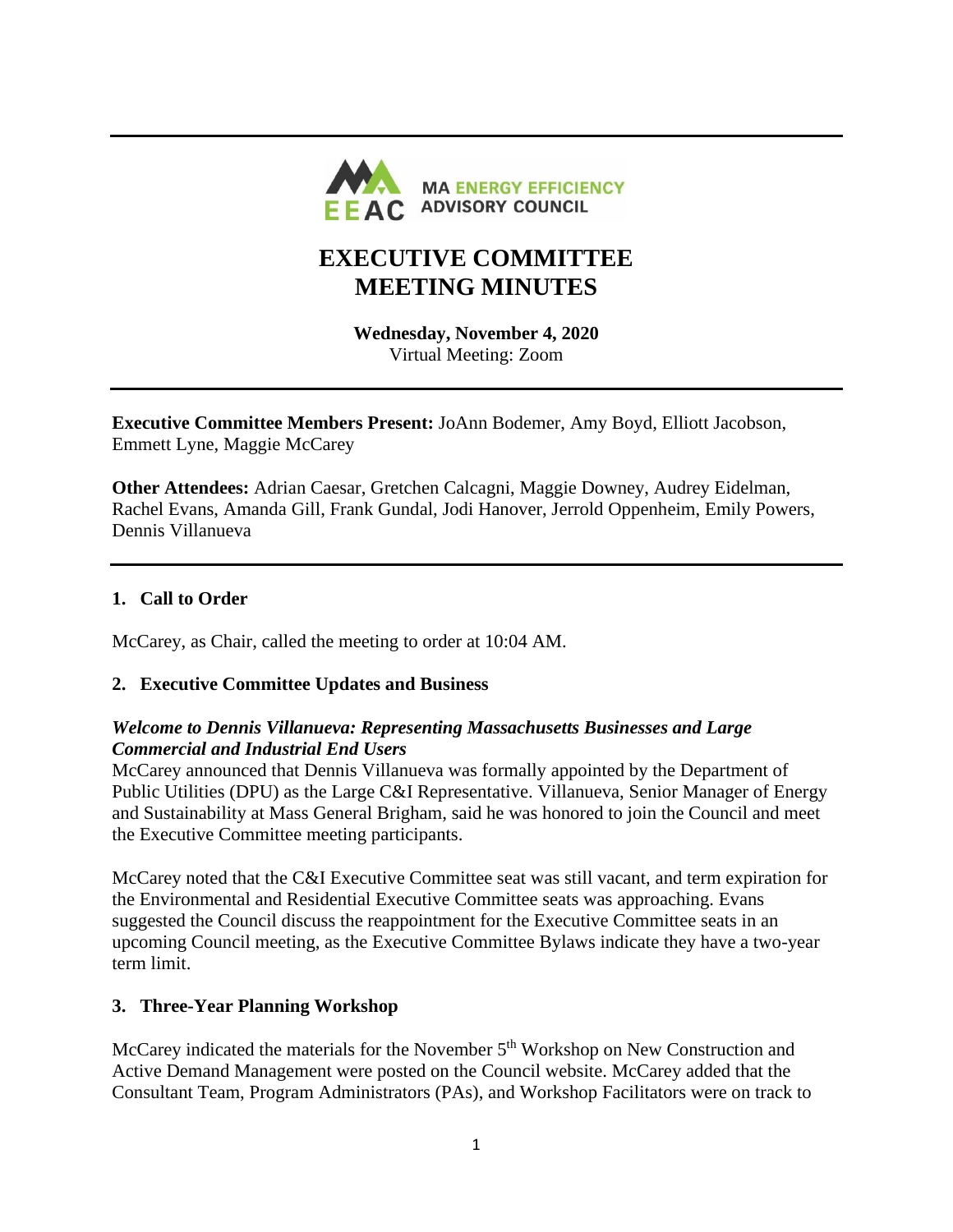finalize the briefing materials for the November  $10<sup>th</sup>$  Income Eligible Program Workshop. Based on discussion during the October Council meeting, McCarey proposed dedicating time to C&Ifocused discussion during the December 1st Existing Buildings Workshop, as well as allocating time to Residential program discussion during the December 15<sup>th</sup> Workforce Development Workshop.

Boyd felt this realignment placed more pressure on the Equity Working Group (EWG) to finalize recommendations in advance of the January  $12<sup>th</sup>$  Equity Workshop. McCarey responded that the EWG has preliminary recommendations in place, and the Small Business and limited English Proficiency (LEP) strategy recommendations should be ready to present in January. Since the goal is to have full consensus on equity issues in time for the April Draft Plan, McCarey suggested that the Equity Workshop could target areas of disagreement between the Council, PAs, and wider stakeholder group. McCarey also noted the extra Workshop built into the Facilitator budget could be used for additional strategy discussion if necessary.

Bodemer and Jacobson agreed that the proposed time reallocations would still allow for sufficient discussion of each topic, and Lyne felt the PAs would benefit from the proposed changes.

McCarey said the Executive Committee should provide feedback on the first Workshop directly to the Department of Energy Resources (DOER).

## **4. Mass Save Program Update – Implementation efforts during COVID-19**

Lyne indicated the PAs would place emphasis on safety protocol adherence given increased COVID-19 positivity rates in the Commonwealth. Lyne also announced that the no-cost weatherization offering for landlords and renters would be extended through 2020 and likely through the full term.

Jacobson stated that the Low-Income Energy Affordability Network (LEAN) provided its workforce updates on cities and towns with higher COVID-19 risks, but the workforce was still actively delivering services. McCarey suggested that if there are work deferrals due to health concerns, there needs to be a formal and transparent process for such decisions. Jacobson replied that most places with higher COVID rates are being pursued aggressively, but given the frequency of required customer contact for the IES workforce, the heightened awareness was necessary.

Lyne and Gundal indicated the non-IES workforce has not expressed broad concerns about COVID safety, but there were concerns raised from the customer perspective.

## **5. November EEAC Meeting – Agenda Finalization**

McCarey noted that the November Council meeting would include a PA update on new savings opportunities and Active Demand Management programs, as well as a Third Quarter Report. Hanover indicated that the full Summer Active Demand results may not be evaluated in time for